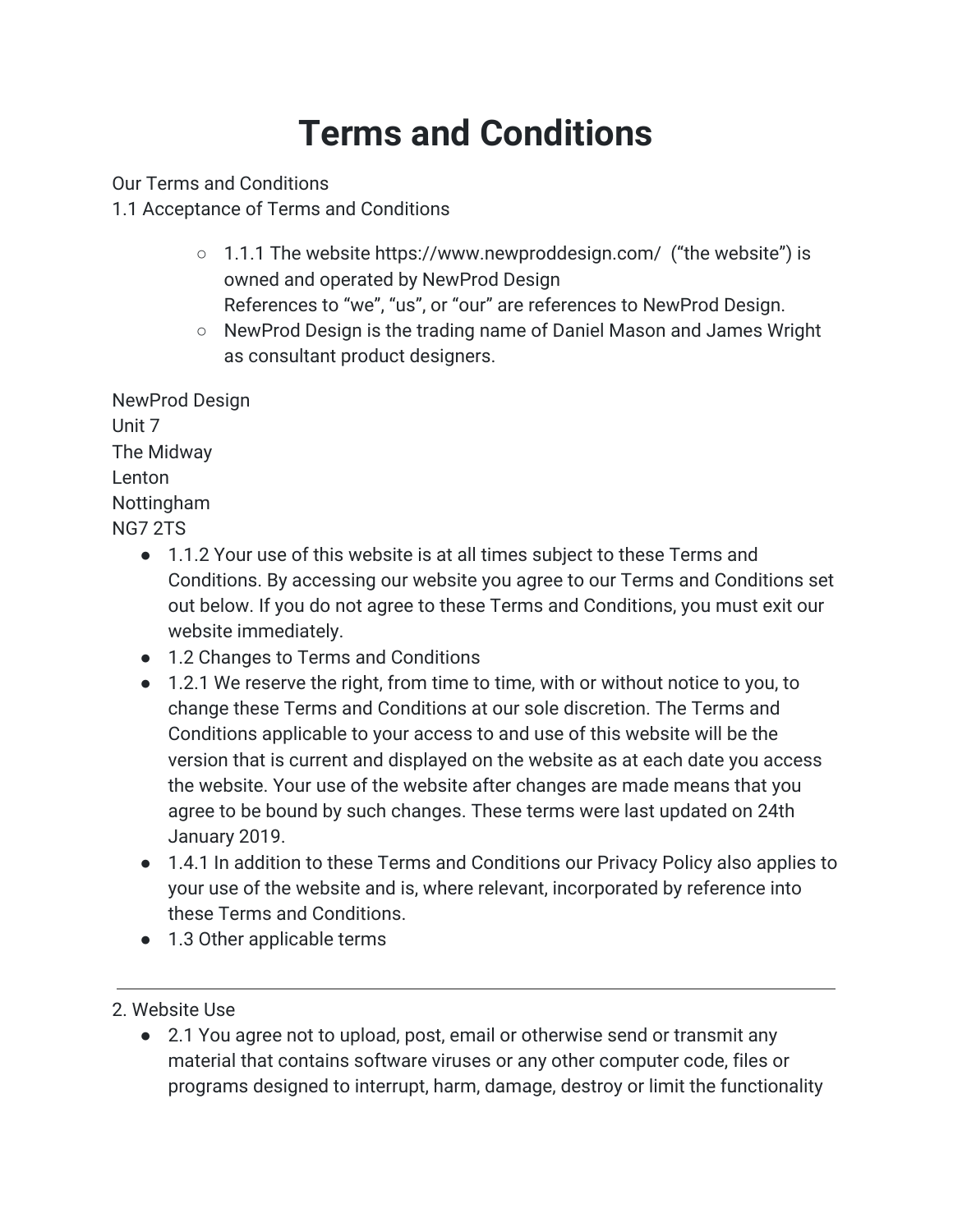of any computer software or hardware or equipment linked directly or indirectly with this website. You also agree not to interfere with the servers or networks underlying or connected to this website or our services or to violate any of the procedures, policies or regulations of networks connected to this website.

- 2.2 All content and programming of the website is our property. Except as may be permitted by law, notwithstanding contractual prohibition, you may not reproduce, modify, copy, de-compile or reverse engineer any of the materials, software or content the website without our written permission. Use of the website is restricted to personal, non-commercial use only.
- 2.3 You agree not to impersonate any other person while using this website, conduct yourself in an offensive manner while using our website, or use the website for any illegal, immoral or harmful purpose.
- 2.4 You may not use the website for unlawful purposes or in any way that may damage our name or reputation or that of our affiliates.
- 2.5 It is your responsibility to ensure your computer system meets all the necessary technical specifications to enable you to access and use the website and is compatible with the website.
- 2.6 The information contained in this website is for general information purposes only. We endeavour to keep the information contained on the website up-to-date and correct, although there may be times when this is not the case. If you notice any issue with the information on the website, please contact us at info@newproddesign.com.

# 3. Intellectual Property Rights

- 3.1 Website
	- $\circ$  3.1.1 All intellectual property rights in or relating to the website (including our text, graphics, software, photographs and other images, videos, sound, trademarks, logos and other copyrighted material) are owned by us or licensors. Except where you are given a non-exclusive licence to use the intellectual property rights that you need to enable you to use the website in accordance with these Terms and Conditions, you are not given any rights in respect of the intellectual property rights owned by us or our licensors and you acknowledge and agree that you do not acquire any ownership of, or other rights in relation to, any such intellectual property rights by virtue of using the website.
- 3.2 External Links
- 3.2.1 From time to time this website may also include links to other websites that we do not control. These links are provided for your convenience to provide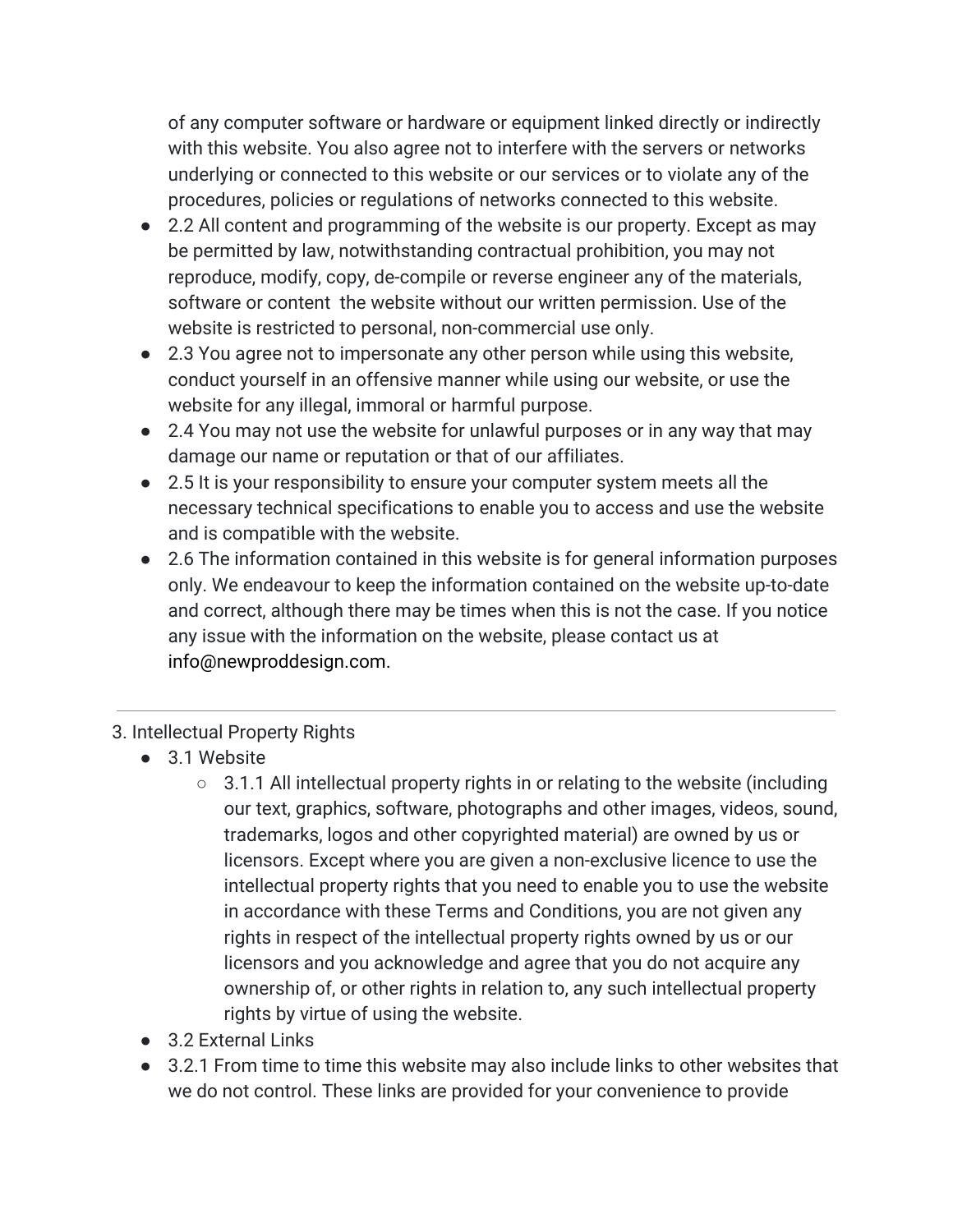further information. They do not signify that we endorse the website(s). We have no responsibility for the content, privacy policies or operation of such linked website(s), or for anything provided (or not provided) by the third parties controlling such linked websites.

● 3.2.2 If you create a link to the website and we want you to remove it, we reserve the right to ask you to do so.

#### 4. Availability of Website

- 4.1 Although we aim to offer you the best service possible, we make no promise that our website services will be available all of the time, meet your requirements or be fault free. If a fault occurs in the service, please report it to us (see below for contact details) and we will correct the fault as soon as we reasonably can.
- 4.2 Your access to the website may be occasionally restricted to allow for repairs, maintenance or the introduction of new facilities or services. We will restore the service as soon as we reasonably can.

#### 5. Privacy

● 5.1 We collect personal information about you through your use of this website and our services. All information that we collect about you is subject to our Privacy Policy.

#### 6. Limitations on Liability

- 6.1 Nothing in this clause 6 or otherwise in these Terms and Conditions shall exclude or in any way limit our liability for:
	- 6.1.1 fraud or fraudulent misrepresentation;
	- 6.1.2 death or personal injury caused by our negligence;
	- 6.1.3 breach of any obligations implied by section 12 of the Sale of Goods Act 1979 or section 2 of the Supply of Goods and Services Act 1982;
	- 6.1.4 under Part I of the Consumer Protection Act 1987; or
	- 6.1.5 any other liability to the extent the same may not be excluded or limited as a matter of law.
- 6.2 None of these terms restrict any of your statutory rights. For further information about your statutory rights, contact your local authority Trading Standards Department or Citizen's Advice Bureau.
- 6.3 Subject to clause 6.1, in no event shall we be liable to you for any business losses. Any liability we do have for losses you suffer is strictly limited to the purchase price of the relevant products and to losses that were foreseeable.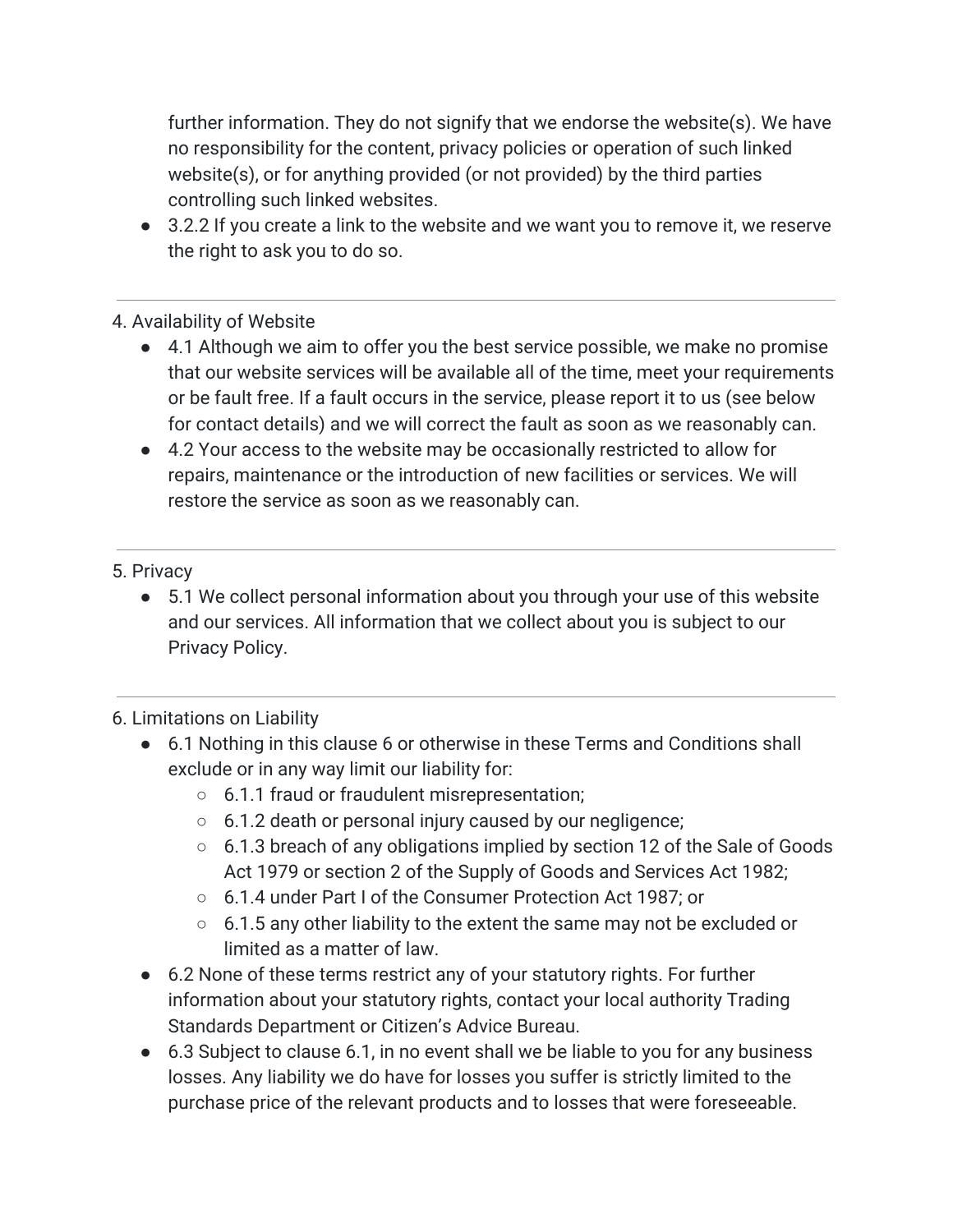Losses are foreseeable where they could be contemplated by you and us at the time your order is accepted by us. Please note that this does not affect your statutory rights.

# 7. Applicable Law

● 7.1 Your use of this website is governed by these Terms and Conditions and construed and enforced in accordance with the laws of England and Wales. Disputes arising from your use of this website and the services we provide are subject to the non-exclusive jurisdiction of the courts of England and Wales.

# 8. Assignment by Us

● 8.1 You agree that we may assign any of our rights and/or transfer, sub-contract or delegate any of our obligations under these Terms and Conditions. These Terms and Conditions are personal to you and you may not assign any of your rights or transfer, sub-contract or delegate any of your obligations under these Terms and Conditions.

### 9. No Waiver

● 9.1 If we delay exercising or fail to exercise or enforce any right available to us under these Terms and Conditions, such delay or failure does not constitute a waiver of that right or any other rights under these Terms and Conditions.

# 10. Force Majeure

● 10.1 We will not be liable to you for any lack of performance, or the unavailability or failure, of this website or our services, or for any failure by us to comply with these Terms and Conditions, where such lack, unavailability or failure arises from any cause reasonably beyond our control.

# 11. Third Party Rights

● 11.1 Nothing in these Terms and Conditions confers on any third party any benefits under the provisions of the Contracts (Rights of Third Parties) Act 1999.

# 12. Contacting us